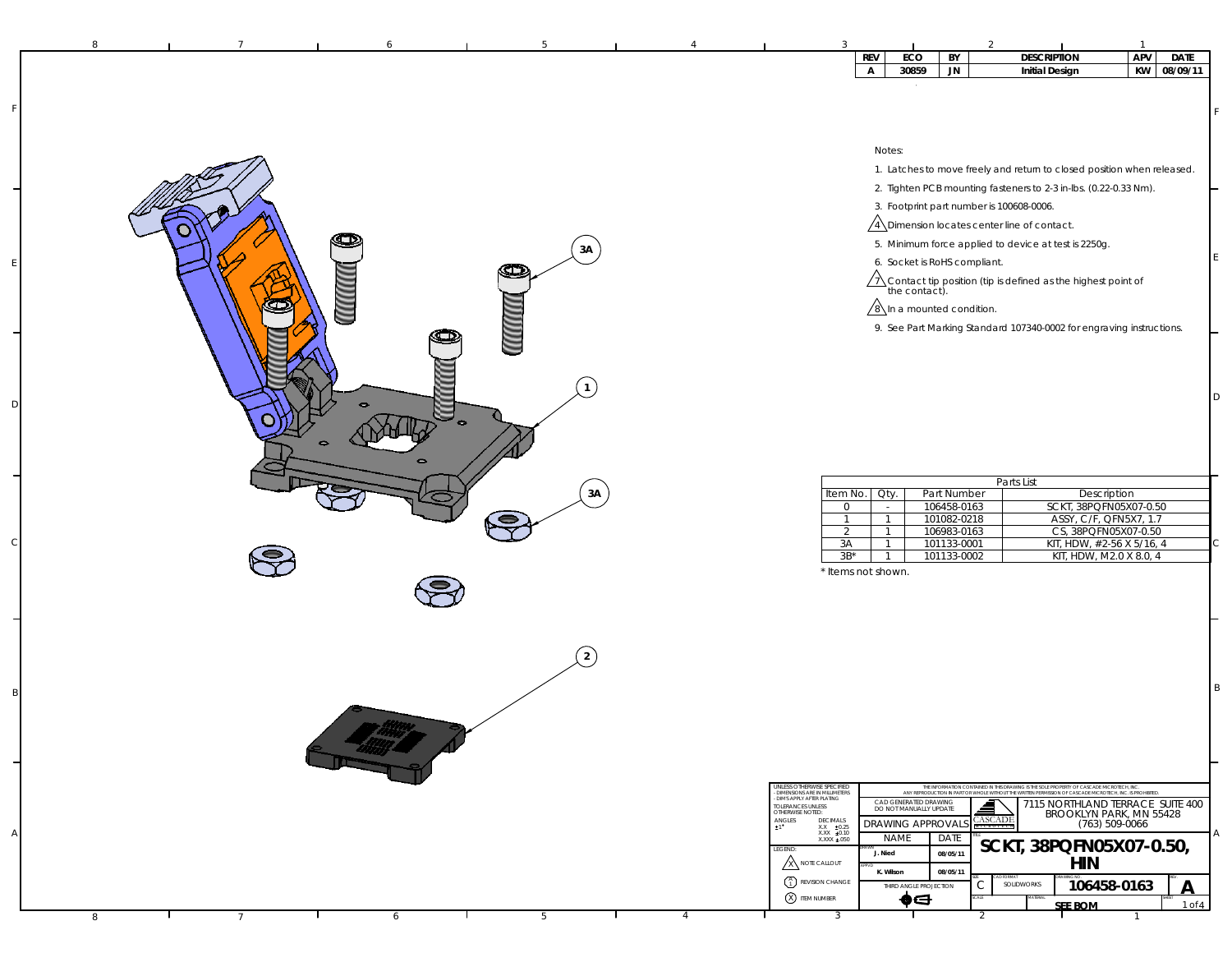F2X 12.000 ±0.025<br><del>R-</del> T-B- T 2X: 6 SPACES @0.500 = 3.000 20.50 14.15 2X: 5 SPACES @ 0.500 = 2.500 Œ  $\bigcirc$ Æ E⋒  $\circledD$  $\blacksquare$ ſθ  $\overline{\mathbf{e}}$ 24.50 **AM** 19.20 讍 16.00 **ini** 4.60 l⊕  $\ddot{\bullet}$ D $\mathbf \Phi$  $\mathbf \Phi$  $= 5.500$ 2X: 11 SPACES @ 0.500 = 5.500  $\mathbf{\mathsf{O}}$  $\bigcap$  $\phi$ 10.00-4X R0.8060X 0.1640.10 | A | B | C  $-(14.25)$  $\leftarrow$  (14.98) C4

8 **1** 7 **1** 6 **1** 5 **1** 4 **1** 3 **1** 2

 $2X$  12.000 $\pm$ 0.025

2X 12.000+0.025

 $\frac{4}{4}$ 

F

E

D

C

2

2 and  $\sim$  1.1  $\sim$  1.1  $\sim$  1.1  $\sim$  1.1  $\sim$  1.1  $\sim$  1.1  $\sim$  1.1  $\sim$  1.1  $\sim$  1.1  $\sim$  1.1  $\sim$  1.1  $\sim$  1.1  $\sim$  1.1  $\sim$  1.1  $\sim$  1.1  $\sim$  1.1  $\sim$  1.1  $\sim$  1.1  $\sim$  1.1  $\sim$  1.1  $\sim$  1.1  $\sim$  1.1  $\sim$  1.1  $\sim$  1.1

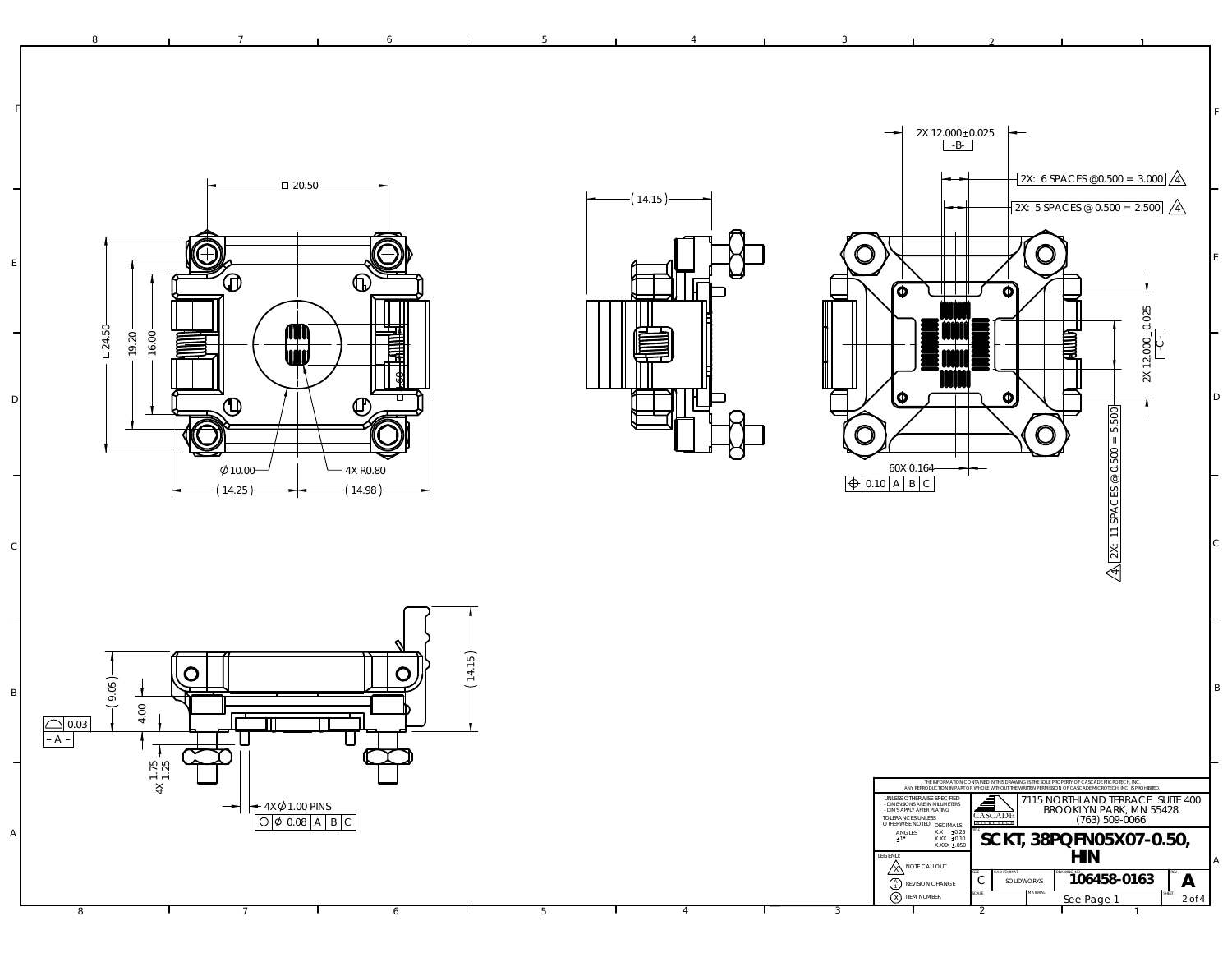